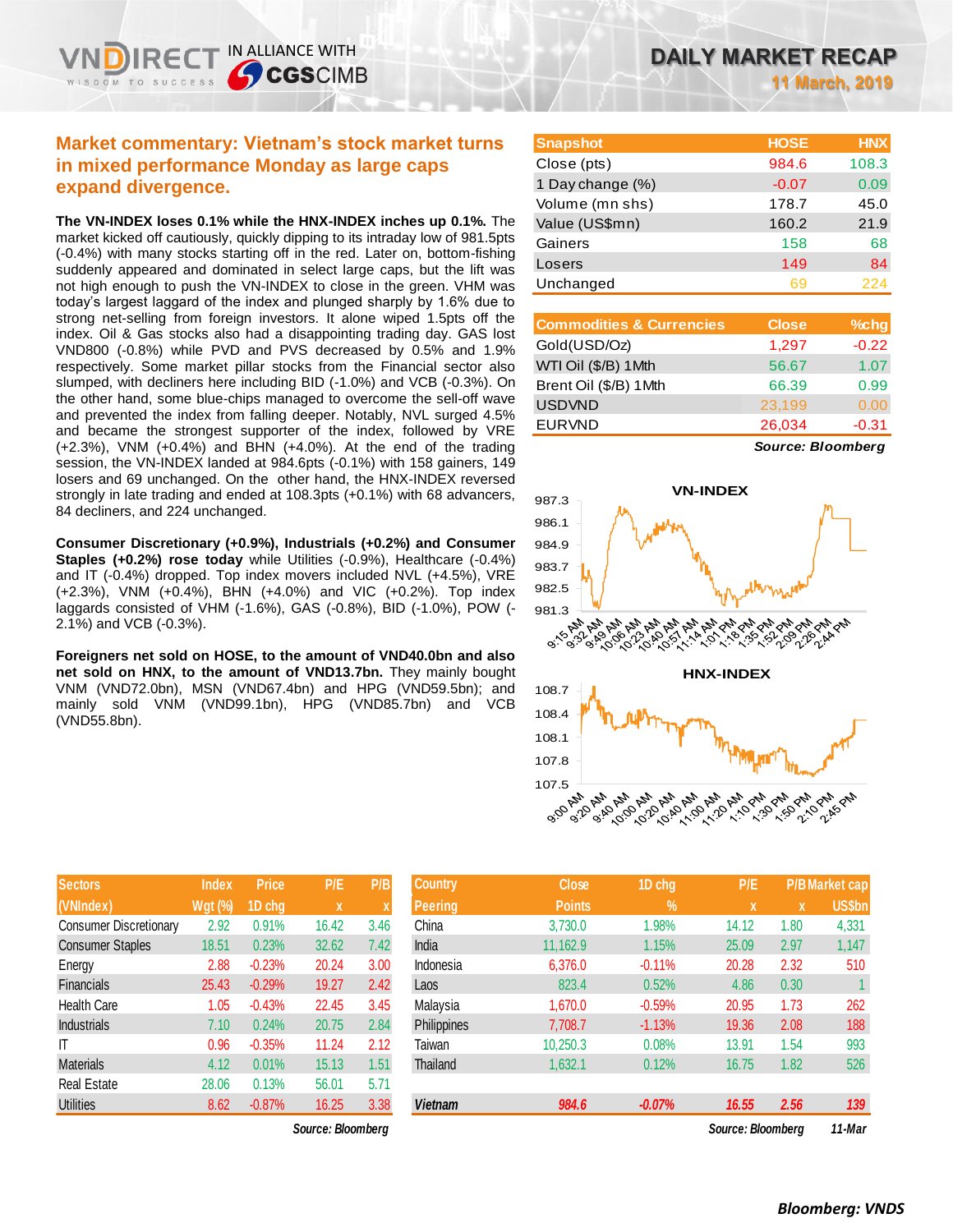#### **Market News**

**Oil traded below US\$57 a barrel as output from OPEC member Libya recovers and investors assess mixed signals on the prospect for a trade deal between the U.S. and China.** Futures in New York rose as much as 0.7% after dropping 1% on Friday. Libya's production is said to be on track this month to hit an almost six-year high after the country restarted its biggest field on Tuesday. The top White House economic adviser, Larry Kudlow, said he's "optimistic" about a trade pact despite Beijing's push-back against demands made by Washington. Meanwhile, signs of slowing U.S. shale growth supported prices. Oil has traded in a tight range above US\$55 this month, after rallying over 30% from December-lows on output curbs by the Organization of Petroleum Exporting Countries and its allies and unexpected supply disruptions in some member states. Meanwhile, U.S. production remains at a record high, even as the nation's rig count fell to a 10-month low. Uncertainty over a trade tiff between the world's top two economies has also weighed on prices. *(Bloomberg-edited)*

**Ministry estimates GDP lower than its low growth scenario.** The Ministry of Planning and Investment (MPI) lowered its estimate for Vietnam's GDP growth to 6.58% in 1Q2019. According to a report on the implementation of Government Resolution No. 1 and the socio-economic situation in the first two months of the year, the GDP growth rate was below the level of the low growth scenario forecast in November last year. In a low growth scenario, GDP this year was expected to increase by 6.6%, with industry and construction, the key sectors of the economy, growing 8.75%, 8.91% and 7.63% in Q2, Q3, and Q4, respectively, in order to reach an average of 8.26% for the whole year. With this growth, the country's GDP would be 6.55%, 6.89% and 6.4% in Q2, Q3 and Q4, respectively. "To achieve the economic growth rate at the proposed low growth scenario, ministries, sectors and localities must make their utmost efforts and take advantage of every opportunity in the country and abroad," the MPI said. There needed to be a focus on implementing measures to promote production and business in the remaining quarters of 2019. The industry and construction sector must also grow more than the forecast scenario. As for the high growth scenario in which GDP in 2019 would increase 6.8% over the same period, the industry and construction sector must increase by 9.11%, 9.28%, and 8.02% in Q2, Q3 and Q4, respectively, in order to reach an average of 8.57% for the whole year. Accordingly, GDP in Q2, Q3 and Q4 would be 6.77%, 7.13% and 6.7%, respectively. According to the MPI, Vietnam's economy would continue to face many difficulties and challenges, including the risk of countries avoiding goods originating in Vietnam. In exports, a number of businesses had been found to fraudulently claim goods are of Vietnamese origin to avoid trade defence measures. Supply chains were expected to change as the US-China trade war continues. This would also affect Vietnam's economy. The PMI report also showed institutional improvements, economic restructuring and transformation of the growth model had led to a strong transition, but challenges remained as the country's economy integrated more deeply into the international arena. New free trade agreements such as the Comprehensive and Progressive Agreement for Trans-Pacific Partnership (CPTPP) and the EU-Vietnam Free Trade Agreement (EVFTA) demanded higher requirements and the full implementation of international commitments. Meanwhile, the country's support industry development was not yet at the level required to deeply participate in the global production network and value chain. The MPI said support for Vietnam's economic growth this year would mainly come from comprehensive economic growth, building on 2018 developments, an improved investment and business environment and economic restructuring, adding new production capacities, expanding international trade activities and promoting the efficiency of the agricultural sector. *(English.vietnamnet.vn--edited)*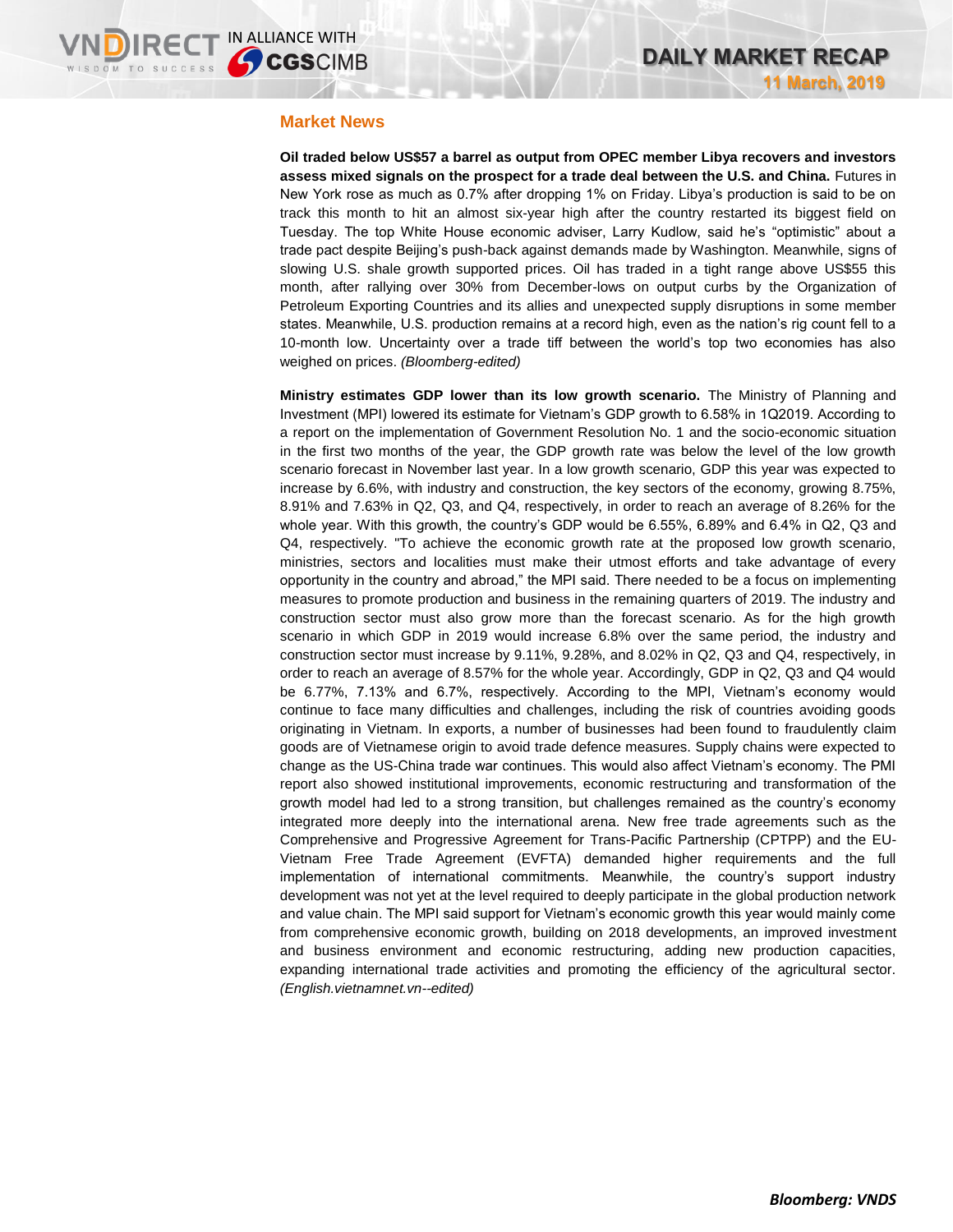### **Notable Corporate Events**

**The PAN Group Joint Stock Company (PAN VN) – business activities:** PAN said it will build a high-quality coffee plant in the country's Central Highlands region, and is tapping technical support from the World Bank in the project. PAN signed a memorandum of understanding (MOU) with the provincial government to invest VND1,000bn (US\$43m) in the coffee plant, with an expected investment licence to follow, according to conference organisers. PAN also signed a VND100bn MOU with the provincial government to build a centre to produce high-quality rice and corn seeds for Central Highlands farmers. *(Bloomberg--edited)*

**Petro Vietnam Power Corporation (POW VN-UPCOM) – 2019 AGM: Mar 15 and Mar 18 will be** the ex-date and record date, respectively, to be eligible for attending the 2019 AGM planned for Apr 10. *(Cafef.vn)*

*<to be continued>*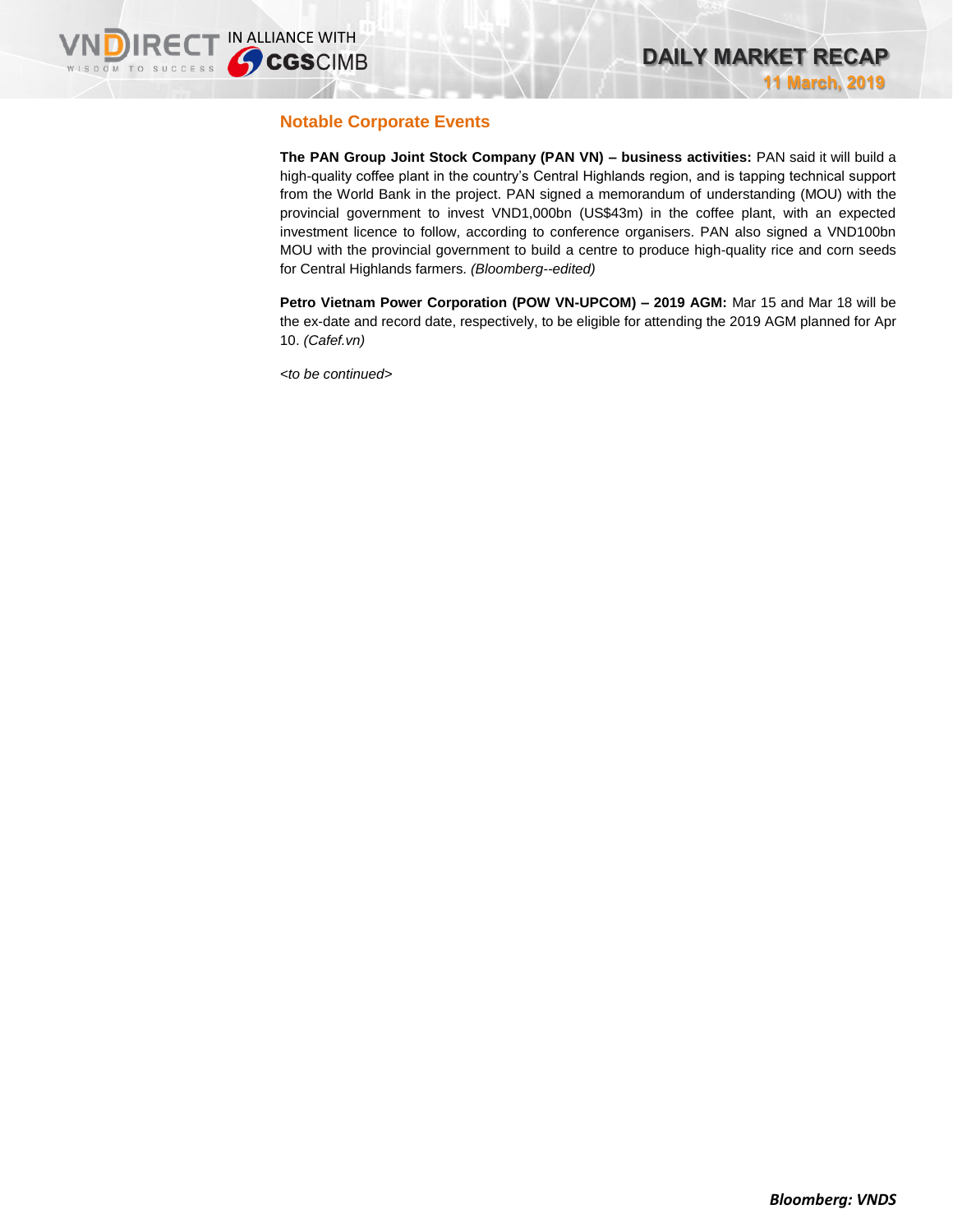### **COVERAGE SUMMARY**

WISDOM TO SUCCESS

VND

**IRECT IN ALLIANCE WITH** 

| Ticker          | <b>Close</b><br>price | <b>Adjusted</b><br>target price | <b>Upside</b> | <b>Recom-endation</b> | <b>Investment thesis summary/Update</b>                                                                                                                                                                                                                                                                                                                                                                                                                                                                                          | Latest<br>report |
|-----------------|-----------------------|---------------------------------|---------------|-----------------------|----------------------------------------------------------------------------------------------------------------------------------------------------------------------------------------------------------------------------------------------------------------------------------------------------------------------------------------------------------------------------------------------------------------------------------------------------------------------------------------------------------------------------------|------------------|
| PC <sub>1</sub> | 23,800                | 28,400                          | 19.3%         | <b>ADD</b>            | 1. Robust backlog in 2019F. According to the company, the total backlog of the<br>grid erection and installation segment is estimated at VND2,829bn at the<br>beginning of 2019<br>2. Promising outlook for hydropower segment. Investments in hydropower have<br>gradually helped improved PC1's earnings quality thanks to high margins and<br>recurring, stable revenues.                                                                                                                                                     | Link             |
| <b>LPB</b>      | 9,100                 | 12,300                          | 35.2%         | ADD                   | 1. LPB has embarked on an extensive branch network expansion initiative that is<br>unmatched by other banks.<br>2. Potential for a boost in fee income from bancassurance.<br>3. LPB is considering migrating to HOSE. A listing on HOSE will increase liquidity<br>for LPB<br>4. High dividend yield on a low valuation.                                                                                                                                                                                                        | <b>Link</b>      |
| <b>NLG</b>      | 26,800                | 37,700                          | 40.7%         | <b>ADD</b>            | 1. Project delay has led to haircut of our FY18F presales estimate.<br>2. Project licenses bode well for FY19F launches.<br>3. New land parcel acquired in Dec to support long term growth.                                                                                                                                                                                                                                                                                                                                      | <b>Link</b>      |
| <b>ACV</b>      | 87,500                | 105,000                         | 20.0%         | <b>ADD</b>            | 1. ACV is a robust long-term bet on the aviation growth story than even a basket<br>of domestic airline stocks.<br>2. MOT's divestment of ACV stake to be a significant catalyst.<br>3. High return on capital and superior growth prospects justify valuation premium.                                                                                                                                                                                                                                                          | Link             |
| <b>DPM</b>      | 20,400                | 23,100                          | 13.2%         | <b>HOLD</b>           | 1. Core urea business could face near-term margin pressure due to the expected<br>increases in gas input prices, which will outweigh ASP recovery, in our view.<br>2. NH3-NPK project is the earnings growth driver over the next few years,<br>contributing 1.4-2.6tr annually to revenue starting from 2018F. However high<br>interest expense and D&A burden could result in annual losses in 2019-20F.<br>3. Pending VAT policy change in Vietnam is expected to boost DPM's gross<br>margin by 2-3% pts from 2019F onwards. | <b>Link</b>      |
| QNS             | 43,400                | 53,200                          | 22.6%         | <b>ADD</b>            | 1. QNS is the leading branded soymilk player in Vietnam and a major sugar<br>producer.<br>2. The company commanded 82% market share of the packaged soymilk market<br>and accounted for around 10% of total nationwide sugar supply in 2017.                                                                                                                                                                                                                                                                                     | Link             |
| <b>LTG</b>      | 24,900                | 38,300                          | 53.8%         | <b>ADD</b>            | 1. Market leader in the CPC segment with 21% market share (vs. second largest<br>player VFG with 8.3% market share). LTG could easily maintain the market<br>leadership in the segment thanks to (1) extensive distribution network, and (2)<br>established long-term relationships with suppliers.<br>2. Long-term strategy is to focus on the Agrifood segment with high potential in<br>export markets such as China, Philippines, Indonesia, etc.<br>3. LTG is trading far below its domestic peers.                         | <b>Link</b>      |
| <b>VCB</b>      | 62,600                | 73,800                          | 17.9%         | ADD                   | 1. Solid core earnings growth with earnings from divestment and bancassurance<br>deals creating uncaptured upside<br>2. Strongly positioned to penetrate the retail banking segment.<br>3. Well-regarded bank with best-in-class asset quality and strong deposit<br>franchise.<br>4. Successful private placement enhanced capital buffers.                                                                                                                                                                                     | Link             |
| <b>MBB</b>      | 21,800                | 31,100                          | 42.7%         | ADD                   | 1. Solid earnings on improving NIM and strong fee income growth with huge room<br>to continue to boost asset yields.<br>2. Continued shift towards retail lending supports NIM expansion.<br>3. Dynamic strategy to boost fee income.<br>4. Prudent risk management evinced by a clean balance sheet                                                                                                                                                                                                                             | Link             |
| <b>VPB</b>      | 21,100                | 26,100                          | 23.7%         | ADD                   | 1. The leading market player in consumer finance with high returns on capital.<br>2. Stricter credit controls hampered earnings growth in FY18F.<br>3. More digitalisation initiatives to grow fee income and cut costs. VPB has<br>launched a new digital platform in SME banking, retail banking and consumer<br>finance.                                                                                                                                                                                                      | <b>Link</b>      |
| <b>TCM</b>      | 33,800                | 32,300                          | $-4.4%$       | <b>HOLD</b>           | 1. The only vertically-integrated textile manufacturer in Vietnam.<br>2. Sears's bankruptcy will dent FY18F and FY19F earnings.<br>3. EVFTA is expected to confer a competitive advantage to TCM due to "Fabric"<br>forward Rules of Origin"                                                                                                                                                                                                                                                                                     | <b>Link</b>      |
| <b>HPG</b>      | 33,800                | 33,800                          | 0.0%          | <b>HOLD</b>           | 1. We believe HPG will further consolidate its domestic market share.<br>2. Higher sales volume but lower ASP<br>3. Slight delay and capex overruns on the second phase of Dung Quat Steel<br>Complex project.                                                                                                                                                                                                                                                                                                                   | <b>Link</b>      |
| <b>PVT</b>      | 17,300                | 21,000                          | 21.4%         | <b>ADD</b>            | 1. A beneficiary of secular oil and gas demand growth in Vietnam with stable cash<br>flow and a robust business model.<br>2. PVT boasts a stable business model with assured annual transportation<br>volumes and long-term charter rates.<br>3. We see the ongoing fleet rejuvenation benefitting PVT's long-term prospects.                                                                                                                                                                                                    | <b>Link</b>      |
| <b>STK</b>      | 21,000                | 23,000                          | 9.5%          | <b>HOLD</b>           | 1. Second-largest synthetic fiber manufacturer in Vietnam.<br>2. STK is a direct beneficiary of CPTPP and the US-China trade war.<br>3. Trang Bang 5 (TB5) project's commercial operations will start in 1Q19F.                                                                                                                                                                                                                                                                                                                  | <b>Link</b>      |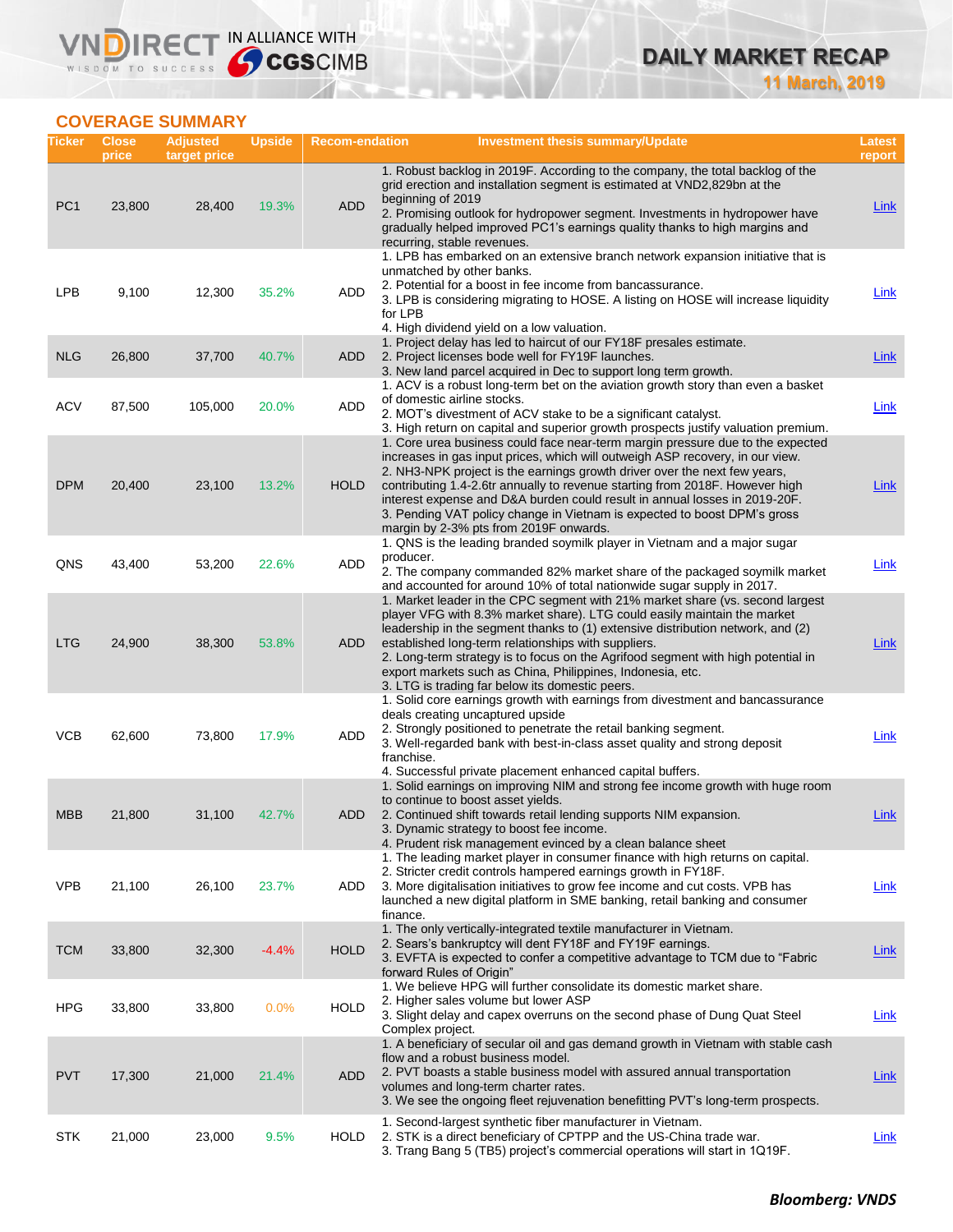## **DAILY MARKET RECAP**

**11 March, 2019**

| Ticker     | <b>Close</b><br>price | <b>Adjusted</b><br>target price | <b>Upside</b> | <b>Recom-endation</b> | <b>Investment thesis summary/Update</b>                                                                                                                                                                                                                                                                                                                                                                                                                                                                                                                                     | <b>Latest</b><br>report |
|------------|-----------------------|---------------------------------|---------------|-----------------------|-----------------------------------------------------------------------------------------------------------------------------------------------------------------------------------------------------------------------------------------------------------------------------------------------------------------------------------------------------------------------------------------------------------------------------------------------------------------------------------------------------------------------------------------------------------------------------|-------------------------|
| IDI        | 8,800                 | 23,800                          | 170.5%        | ADD                   | 1. IDI has gradually risen to become one of the most promising Vietnamese<br>pangasius exporters. The firm has endured multiple downturns in the industry,<br>demonstrating its resilience and good management quality. The share price,<br>however, is volatile.<br>2. We expect that pangasius exports will grow strongly in 2018.<br>3. Fish feed segment and fishmeal/fish fat segment will see strong growth in 2018<br>4. IDI will continue to increase its capacity to support growth over the next 2-3<br>years.<br>5. High dividend yield and attractive valuation | Link                    |
| AAA        | 16,350                | 25,300                          | 54.7%         | ADD                   | 1. AAA is the largest plastic packaging manufacturer and exporter in South East<br>Asia, with current production capacity of 8,000 tonnes/month.<br>2. AAA will be able to capture market share globally in countries such as Japan<br>and the U.S<br>3. AAA aims to expand its production and adopt effective cost controls.                                                                                                                                                                                                                                               | Link                    |
| <b>PNJ</b> | 99,500                | 126,500                         | 27.1%         | <b>ADD</b>            | 1. PNJ is leading the jewellery market in Vietnam with an estimated 30% market<br>share in the branded segment in 2018, per management.<br>2. Extensive store network and still expanding.<br>3. Sustained momentum at PNJ Gold and anticipated turnaround at PNJ Silver to<br>drive strong topline growth.                                                                                                                                                                                                                                                                 | Link                    |
| KDH        | 31,050                | 33,500                          | 7.9%          | HOLD                  | 1. KDH owns 500ha land bank in the inner city area of HCMC following its recent<br>merger with Binh Chanh Construction & Investment (BCI, Unlisted).<br>2. Its strategy to develop mid-range condos and gated townhouse communities<br>makes for a diversified range of products and lowers market risk.<br>3. We believe KDH's high quality housing developments have helped it to<br>establish its brand name among prospective buyers, driving strong sales<br>absorption.                                                                                               | <b>Link</b>             |
| <b>VGI</b> | 23,400                | 17,400                          | $-25.6%$      | <b>REDUCE</b>         | 1. VGI is the largest telco to be listed on Vietnam stock market and holds the<br>leading position in six out of nine countries under coverage.<br>2. VGI provides full telecom services including calls, texts, mobile data and fiber<br>optic internet broadband in nine countries across Africa, Latin America and<br>Southeast Asia.<br>3. Long term growth driver will be Mytel, VGI's new JV in Myanmar, given the<br>domestic backdrop of a relatively high smartphone adoption rate of 70% of total<br>mobile users                                                 | Link                    |
| <b>DCM</b> | 9,170                 | 9,700                           | 5.8%          | <b>HOLD</b>           | 1. Parent company PVN guarantees 12% ROE for the company's urea operations<br>in FY15-18F, protecting DCM from adverse market movements.<br>2. Changes to Vietnam's VAT policy in 2018-19F could help expand DCM's gross<br>margin by 3-4% from 2019F onwards, in our view.<br>3. Uncertainty around 2019F input gas price policy, however, is a major risk that<br>could counter positive effects of VAT policy change.                                                                                                                                                    | Link                    |
| <b>VTP</b> | 190,900               | 157,000                         | $-17.8%$      | <b>REDUCE</b>         | 1. High growth company in a fast-evolving industry.<br>2. VTP's market share gains can be attributed to advanced technology and strong<br>infrastructure.<br>3. VTP's core sales is expected to grow at a CAGR of 48.5% to 2020.<br>4. Healthy financial status with strong cash reserves and high ROE.                                                                                                                                                                                                                                                                     | Link                    |
| ACB        | 30,400                | 39,800                          | 30.9%         | <b>ADD</b>            | 1. Well-established retail brand name and customer base.<br>2. Large retail customer base enables a strong fee income franchise.<br>3. Legacy issues resolved, resulting in a healthy balance sheet.                                                                                                                                                                                                                                                                                                                                                                        | Link                    |

IRECT IN ALLIANCE WITH

VND

WISDOM TO SUCCESS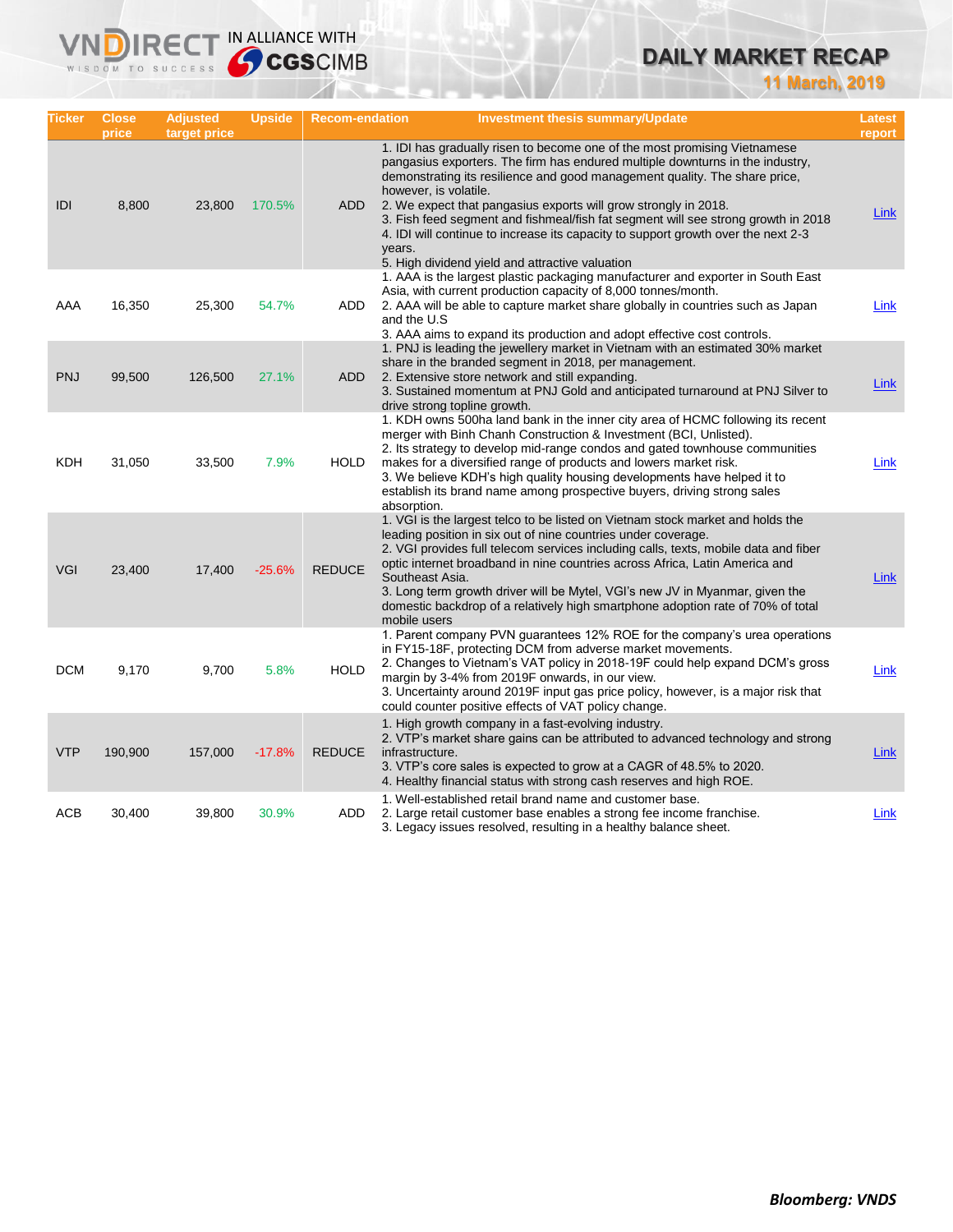### **MARKET MOVEMENTS**

WISDOM TO SUCCESS

**IRE** 

| <b>HOSE</b>        |              |       |         |         |              |
|--------------------|--------------|-------|---------|---------|--------------|
| <b>Top gainers</b> |              |       |         |         | <b>VND</b>   |
| <b>Ticker</b>      | Last         | Chq   | $%$ chq | Vol.    | <b>Index</b> |
|                    | <b>Price</b> |       |         |         | impact       |
| <b>HDC</b>         | 15,300       | 1,000 | 6.99    | 757,620 | 0.015        |
| <b>SZC</b>         | 13,800       | 900   | 6.98    | 278,650 | 0.027        |
| <b>HTL</b>         | 17,700       | 1,150 | 6.95    | 840     | 0.004        |
| <b>VID</b>         | 6,040        | 390   | 6.90    | 60      | 0.003        |
| <b>HVG</b>         | 6,380        | 410   | 6.87    | 438.950 | 0.028        |

IN ALLIANCE WITH

| <b>Top losers</b> |              |           |         |         | <b>VND</b>   |  |
|-------------------|--------------|-----------|---------|---------|--------------|--|
| <b>Ticker</b>     | Last         | Cha       | $%$ chq | Vol.    | <b>Index</b> |  |
|                   | <b>Price</b> |           |         |         | impact       |  |
| YEG               | 158,700      | $-11,900$ | $-6.98$ | 25,930  | $-0.114$     |  |
| <b>DTA</b>        | 6,050        | $-450$    | $-6.92$ | 340     | $-0.002$     |  |
| <b>DCL</b>        | 17,600       | $-1,300$  | $-6.88$ | 473,740 | $-0.023$     |  |
| <b>TDW</b>        | 29,800       | $-2,200$  | $-6.88$ | 10      | $-0.006$     |  |
| FDC               | 13,550       | $-1,000$  | $-6.87$ | 700     | $-0.012$     |  |

|               | <b>Top index movers</b> |       |         |         |              |  |  |  |  |
|---------------|-------------------------|-------|---------|---------|--------------|--|--|--|--|
| <b>Ticker</b> | Last                    | Cha   | $%$ chq | Vol.    | <b>Index</b> |  |  |  |  |
|               | <b>Price</b>            |       |         |         | impact       |  |  |  |  |
| <b>NVL</b>    | 60,100                  | 2,600 | 4.52    | 662.430 | 0.738        |  |  |  |  |
| <b>VRE</b>    | 35,500                  | 800   | 2.31    | 2.25MLN | 0.568        |  |  |  |  |
| <b>VNM</b>    | 137,600                 | 600   | 0.44    | 423,100 | 0.319        |  |  |  |  |
| <b>BHN</b>    | 82,900                  | 3,200 | 4.02    | 8.710   | 0.226        |  |  |  |  |
| VIC           | 118,300                 | 200   | 0.17    | 429,390 | 0.195        |  |  |  |  |

|               | <b>Top index laggers</b> |          |         |         |              |  |  |  |  |
|---------------|--------------------------|----------|---------|---------|--------------|--|--|--|--|
| <b>Ticker</b> | Last                     | Cha      | %chq    | Vol.    | <b>Index</b> |  |  |  |  |
|               | <b>Price</b>             |          |         |         | impact       |  |  |  |  |
| VHM           | 90,000                   | $-1,500$ | $-1.64$ | 533,740 | $-1.533$     |  |  |  |  |
| <b>GAS</b>    | 100,200                  | $-800$   | $-0.79$ | 497.400 | $-0.467$     |  |  |  |  |
| <b>BID</b>    | 33,650                   | $-350$   | $-1.03$ | 1.14MLN | $-0.365$     |  |  |  |  |
| <b>POW</b>    | 16,350                   | $-350$   | $-2.10$ | 2.64MLN | $-0.250$     |  |  |  |  |
| <b>VCB</b>    | 62,600                   | $-200$   | $-0.32$ | 1.02MLN | $-0.226$     |  |  |  |  |

| <b>VND</b><br><b>Top liquidity</b> |              |        |         |         |              |  |  |  |
|------------------------------------|--------------|--------|---------|---------|--------------|--|--|--|
| <b>Ticker</b>                      | Last         | Cha    | %chq    | Val.    | <b>Index</b> |  |  |  |
|                                    | <b>Price</b> |        |         | (VNDbn) | impact       |  |  |  |
| <b>FLC</b>                         | 5,460        | 10     | 0.18    | 7.57MLN | 0.002        |  |  |  |
| <b>HSG</b>                         | 9.650        | 400    | 4.32    | 5.44MLN | 0.047        |  |  |  |
| <b>KBC</b>                         | 15.400       | 350    | 2.33    | 4.99MLN | 0.051        |  |  |  |
| <b>HPG</b>                         | 33,800       | $-150$ | $-0.44$ | 4.86MLN | $-0.097$     |  |  |  |
| <b>HBC</b>                         | 20,350       | -50    | $-0.25$ | 4.64MLN | $-0.003$     |  |  |  |

| <b>HOSE</b>        |              |       |      |         |              |                    |              | <b>HNX</b> |         |        |              |
|--------------------|--------------|-------|------|---------|--------------|--------------------|--------------|------------|---------|--------|--------------|
| <b>Top gainers</b> |              |       |      |         | <b>VND</b>   | <b>Top gainers</b> |              |            |         |        | <b>VND</b>   |
| Ticker             | Last         | Chg   | %chg | Vol.    | <b>Index</b> | Ticker             | Last         | Chg        | $%$ chg | Vol.   | <b>Index</b> |
|                    | <b>Price</b> |       |      |         | impact       |                    | <b>Price</b> |            |         |        | impact       |
| HDC                | 15,300       | 1,000 | 6.99 | 757.620 | 0.015        | <b>HLY</b>         | 22,400       | 2,000      | 9.80    | 3,600  | 0.000        |
| <b>SZC</b>         | 13,800       | 900   | 6.98 | 278,650 | 0.027        | <b>INC</b>         | 6,800        | 600        | 9.68    | 100    | 0.000        |
| HTL                | 17.700       | 1.150 | 6.95 | 840     | 0.004        | TST                | 8.100        | 700        | 9.46    | 400    | 0.000        |
| <b>VID</b>         | 6,040        | 390   | 6.90 | 60      | 0.003        | <b>TMX</b>         | 8,400        | 700        | 9.09    | 100    | 0.000        |
| <b>HVG</b>         | 6,380        | 410   | 6.87 | 438,950 | 0.028        | VCR                | 6,200        | 500        | 8.77    | 28,800 | 0.000        |

| <b>Top losers</b> |              |           |         |         | <b>VND</b>   | <b>Top losers</b> |              |        |          |         | <b>VND</b> |
|-------------------|--------------|-----------|---------|---------|--------------|-------------------|--------------|--------|----------|---------|------------|
| <b>Ticker</b>     | Last         | Chg       | %chq    | Vol.    | <b>Index</b> | Ticker            | Last         | Chg    | $%$ chq  | Vol.    | Index      |
|                   | <b>Price</b> |           |         |         | impact       |                   | <b>Price</b> |        |          |         | impact     |
| YEG               | 158.700      | $-11.900$ | $-6.98$ | 25.930  | $-0.114$     | <b>PW</b>         | 500          | $-100$ | $-16.67$ | 89.400  | 0.000      |
| <b>DTA</b>        | 6,050        | $-450$    | $-6.92$ | 340     | $-0.002$     | <b>ACM</b>        | 700          | $-100$ | $-12.50$ | 65,800  | 0.000      |
| DCL               | 17.600       | $-1.300$  | $-6.88$ | 473.740 | $-0.023$     | <b>DPS</b>        | 700          | $-100$ | $-12.50$ | 721.100 | 0.000      |
| <b>TDW</b>        | 29,800       | $-2,200$  | $-6.88$ | 10      | $-0.006$     | <b>DCS</b>        | 800          | $-100$ | $-11.11$ | 1.23MLN | 0.000      |
| <b>FDC</b>        | 13,550       | $-1,000$  | $-6.87$ | 700     | $-0.012$     | HKB               | 800          | $-100$ | $-11.11$ | 76,300  | 0.000      |

| Top index movers |                      |       |         |         | <b>VND</b>             | Top index movers |                      |       |         |           |                        |
|------------------|----------------------|-------|---------|---------|------------------------|------------------|----------------------|-------|---------|-----------|------------------------|
| Ticker           | Last<br><b>Price</b> | Chg   | $%$ chq | Vol.    | <b>Index</b><br>impact | Ticker           | Last<br><b>Price</b> | Chg   | $%$ chq | Vol.      | <b>Index</b><br>impact |
| NVL              | 60.100               | 2.600 | 4.52    | 662.430 | 0.738                  | <b>ACB</b>       | 30.400               | 100   | 0.33    | 1.03MLN   | 0.123                  |
| <b>VRE</b>       | 35,500               | 800   | 2.31    | 2.25MLN | 0.568                  | <b>NVB</b>       | 8,500                | 200   | 2.41    | 827.400   | 0.058                  |
| <b>VNM</b>       | 137.600              | 600   | 0.44    | 423.100 | 0.319                  | <b>TNG</b>       | 24.200               | 1.300 | 5.68    | $.61$ MLN | 0.045                  |
| <b>BHN</b>       | 82,900               | 3.200 | 4.02    | 8.710   | 0.226                  | <b>VCS</b>       | 66.500               | 1.200 | 1.84    | 105.900   | 0.039                  |
| VIC              | 118,300              | 200   | 0.17    | 429.390 | 0.195                  | <b>NDN</b>       | 14,000               | 700   | 5.26    | 665,100   | 0.029                  |

|            | <b>Top index laggers</b> |          |         |         | <b>VND</b>      | <b>Top index laggers</b> |                      |        |         |         |                        |
|------------|--------------------------|----------|---------|---------|-----------------|--------------------------|----------------------|--------|---------|---------|------------------------|
| Ticker     | Last<br><b>Price</b>     | Chg      | $%$ chq | Vol.    | Index<br>impact | Ticker                   | Last<br><b>Price</b> | Chg    | $%$ chq | Vol.    | <b>Index</b><br>impact |
| VHM        | 90.000                   | $-1.500$ | $-1.64$ | 533.740 | $-1.533$        | <b>PVS</b>               | 20,900               | $-400$ | $-1.88$ | 4.60MLN | $-0.096$               |
| <b>GAS</b> | 100.200                  | $-800$   | $-0.79$ | 497.400 | $-0.467$        | <b>SHN</b>               | 9,300                | $-200$ | $-2.11$ | 1.600   | $-0.023$               |
| BID        | 33.650                   | $-350$   | $-1.03$ | 1.14MLN | $-0.365$        | VGC                      | 21,300               | $-100$ | $-0.47$ | .48MLN  | $-0.020$               |
| <b>POW</b> | 16.350                   | $-350$   | $-2.10$ | 2.64MLN | $-0.250$        | <b>PVX</b>               | 1.500                | $-100$ | $-6.25$ | 2.78MLN | $-0.020$               |
| <b>VCB</b> | 62.600                   | $-200$   | $-0.32$ | 1.02MLN | $-0.226$        | DNP                      | 13.800               | $-400$ | $-2.82$ | 400     | $-0.019$               |

| <b>Top liquidity</b> |              |        |         |         | <b>VND</b>   | <b>Top liquidity</b> |              |        |         |         | <b>VND</b>   |
|----------------------|--------------|--------|---------|---------|--------------|----------------------|--------------|--------|---------|---------|--------------|
| Ticker               | Last         | Chg    | $%$ chq | Val.    | <b>Index</b> | Ticker               | Last         | Chg    | %chq    | Val.    | <b>Index</b> |
|                      | <b>Price</b> |        |         | (VNDbn) | impact       |                      | <b>Price</b> |        |         | (VNDbn) | impact       |
| <b>FLC</b>           | 5.460        | 10     | 0.18    | 7.57MLN | 0.002        | <b>PVS</b>           | 20,900       | $-400$ | $-1.88$ | 4.60MLN | $-0.096$     |
| <b>HSG</b>           | 9,650        | 400    | 4.32    | 5.44MLN | 0.047        | <b>ART</b>           | 2,400        | $-100$ | $-4.00$ | 3.45MLN | $-0.010$     |
| KBC                  | 15.400       | 350    | 2.33    | 4.99MLN | 0.051        | <b>PVX</b>           | 1.500        | $-100$ | $-6.25$ | 2.78MLN | $-0.020$     |
| <b>HPG</b>           | 33,800       | $-150$ | $-0.44$ | 4.86MLN | $-0.097$     | <b>SHB</b>           | 7,800        | 0      | 0.00    | 2.76MLN | 0.000        |
| HBC.                 | 20,350       | -50    | $-0.25$ | 4.64MLN | $-0.003$     | HUT                  | 4,200        | 100    | 2.44    | 2.26MLN | 0.020        |
|                      |              |        |         |         |              |                      |              |        |         |         |              |

*11 Mar Source: Bloomberg*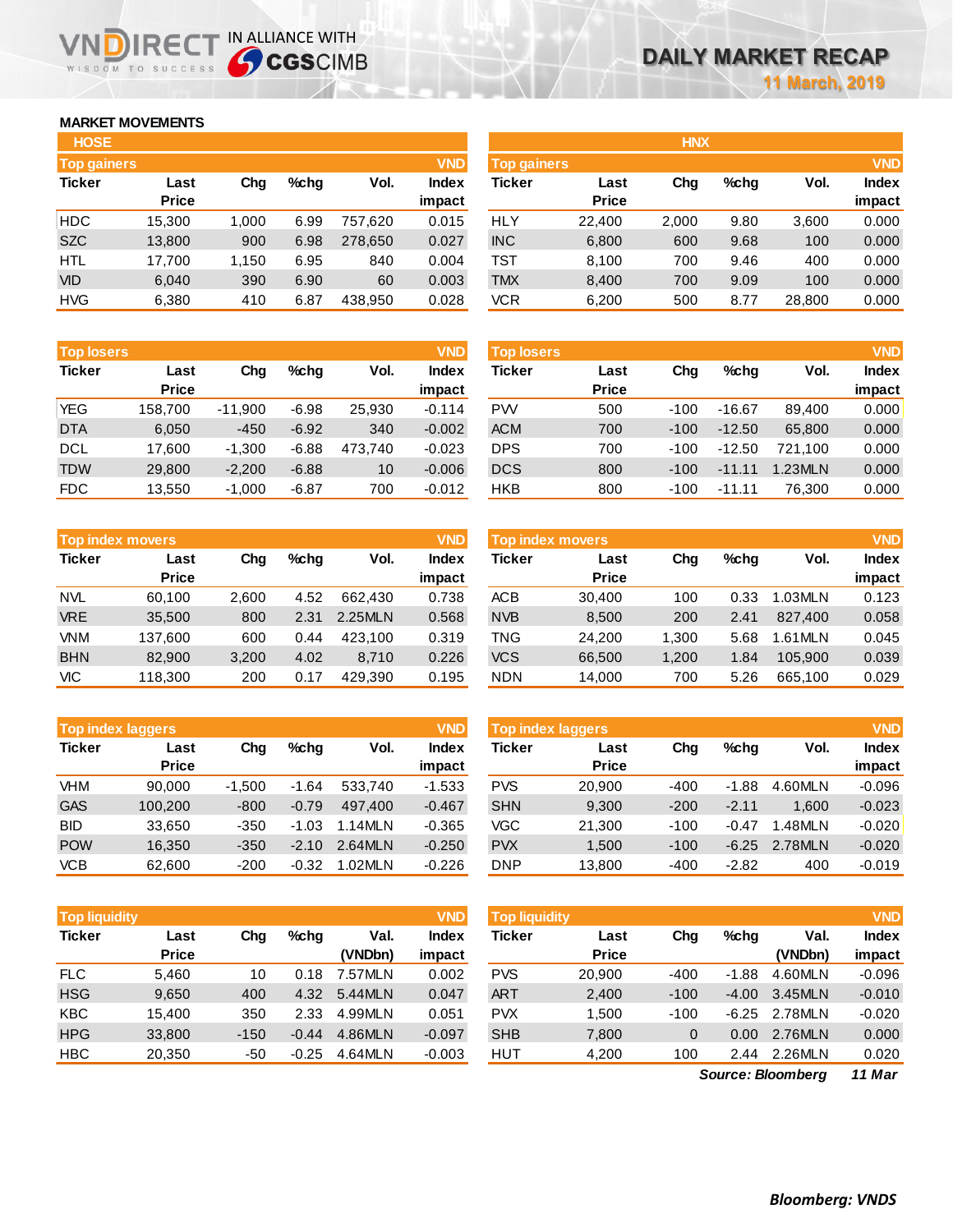### **FOREIGN ACTIVITIES**

| <b>Volume (Mn'shs)</b> | <b>HOSE</b> | <b>HNX</b> | Value (VND'bn)        | <b>HOSE</b> | <b>HNX</b> |
|------------------------|-------------|------------|-----------------------|-------------|------------|
| <b>BUY</b>             | 12.6        | 1.3        | <b>BUY</b>            | 554.7       | 25.5       |
| % of market            | 7.3%        | $2.8\%$    | % of market           | 15.6%       | 5.0%       |
| <b>SELL</b>            | 14.6        | 2.0        | <b>SELL</b>           | 594.7       | 39.3       |
| % of market            | 8.4%        | 4.4%       | % of market           | 16.8%       | $7.7\%$    |
| <b>NET BUY (SELL)</b>  | (1.91)      | (0.7)      | <b>NET BUY (SELL)</b> | (40.0)      | (13.7)     |

*Source: HSX, HNX*



**Foreign net buy/sell (30 days) in VND'bn**

■HOSE **■HNX** 

| <b>2018 ACCUMULATION</b> |             |            |                       |             |                |
|--------------------------|-------------|------------|-----------------------|-------------|----------------|
| Volume (MIn'shs)         | <b>HOSE</b> | <b>HNX</b> | <b>Value (VND'bn)</b> | <b>HOSE</b> | <b>HNX</b>     |
| <b>BUY</b>               | 4,625.8     | 420.3      | <b>BUY</b>            | 260,245.0   | 7,651.2        |
| % of market              | 9.4%        | 3.2%       | % of market           | 19.5%       | 4.6%           |
| <b>SELL</b>              | 4,267.8     | 516.2      | <b>SELL</b>           | 219,041.2   | 9,527.6        |
| % of market              | 8.7%        | 4.0%       | % of market           | 16.4%       | 5.7%           |
| <b>NET BUY (SELL)</b>    | 358.0       | (95.9)     | <b>NET BUY (SELL)</b> | 41,204      | (1,876.3)<br>. |

*Source: HSX, HNX*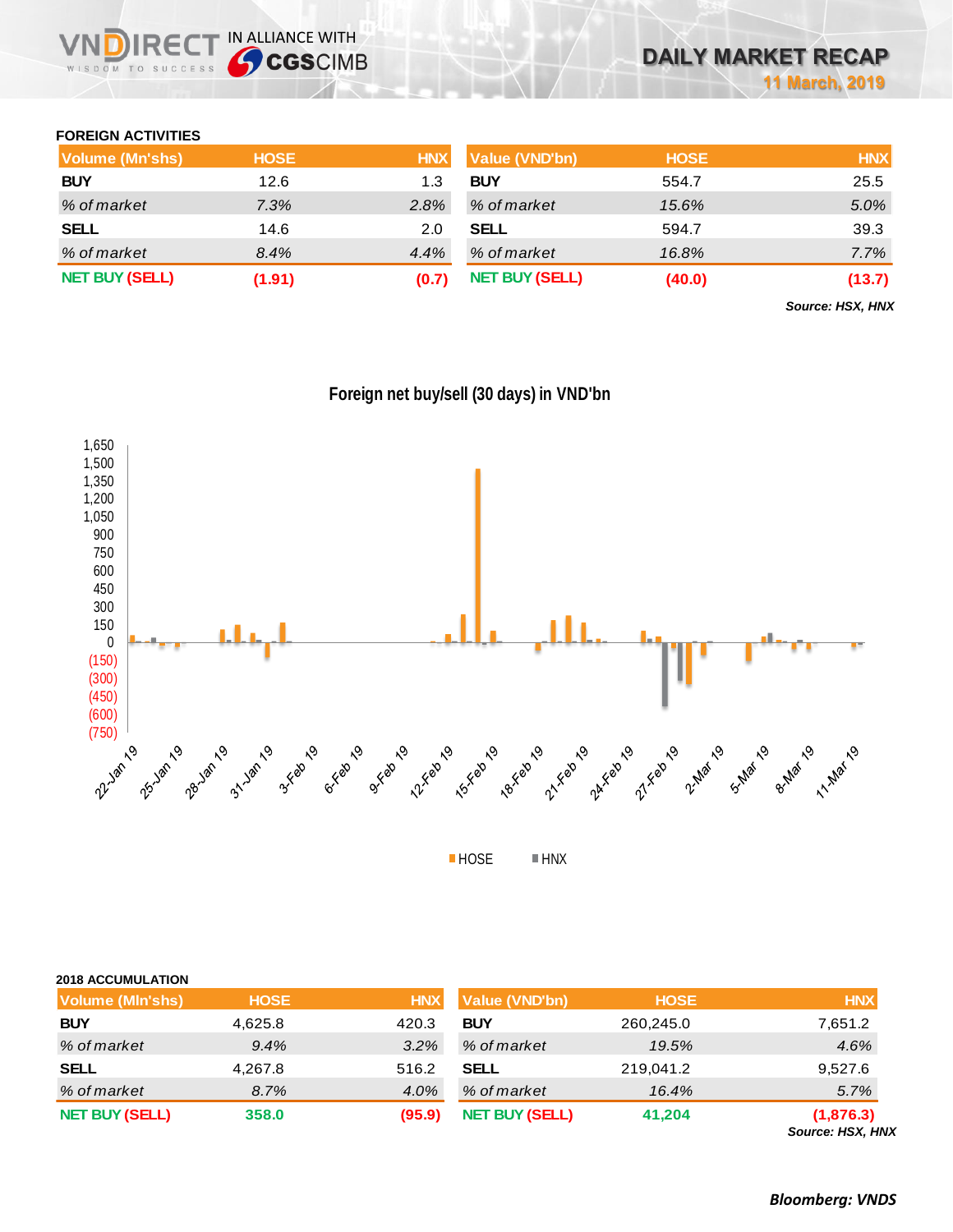### **FOREIGN ACTIVITIES**

WISDOM TO SUCCESS

NDIRECT IN ALLIANCE WITH

|               |                               | <b>HOSE</b> |         |       |                 | <b>HNX</b>                                     |                      |        |         |       |                 |  |
|---------------|-------------------------------|-------------|---------|-------|-----------------|------------------------------------------------|----------------------|--------|---------|-------|-----------------|--|
|               | Top buy by foreigners (value) |             |         |       | <b>VND'bn</b>   | <b>VND'bn</b><br>Top buy by foreigners (value) |                      |        |         |       |                 |  |
| <b>Ticker</b> | Last<br><b>Price</b>          | Chg         | $%$ chg | Value | Index<br>impact | Ticker                                         | Last<br><b>Price</b> | Chg    | %chg    | Value | Index<br>impact |  |
| <b>VNM</b>    | 137.600                       | 600         | 0.44    | 72.0  | 0.319           | <b>VGC</b>                                     | 21,300               | $-100$ | $-0.47$ | 20.1  | 0.000           |  |
| <b>MSN</b>    | 89,600                        | $-200$      | $-0.22$ | 67.4  | $-0.071$        | <b>PVS</b>                                     | 20,900               | $-400$ | $-1.88$ | 4.8   | 0.000           |  |
| <b>HPG</b>    | 33,800                        | $-150$      | $-0.44$ | 59.5  | $-0.097$        | <b>ITQ</b>                                     | 3,800                | 300    | 8.57    | 0.2   | 0.000           |  |
| <b>VIC</b>    | 118.300                       | 200         | 0.17    | 58.5  | 0.195           | <b>IDV</b>                                     | 29,500               | $-500$ | $-1.67$ | 0.1   | 0.000           |  |
| <b>VCB</b>    | 62,600                        | $-200$      | $-0.32$ | 53.8  | $-0.226$        | <b>SHB</b>                                     | 7,800                | 0      | 0.00    | 0.1   | 0.000           |  |

|               | Top sell by foreigners (value) |        |         |       | <b>VND'bn</b>          | Top sell by foreigners (value) |                      |        |         |       |                 |
|---------------|--------------------------------|--------|---------|-------|------------------------|--------------------------------|----------------------|--------|---------|-------|-----------------|
| <b>Ticker</b> | Last<br><b>Price</b>           | Chg    | $%$ chg | Value | <b>Index</b><br>impact | <b>Ticker</b>                  | Last<br><b>Price</b> | Chg    | %chg    | Value | Index<br>impact |
| <b>VNM</b>    | 137.600                        | 600    | 0.44    | 99.1  | 0.319                  | VGC                            | 21.300               | $-100$ | -0.47   | 21.4  | 0.000           |
| <b>HPG</b>    | 33,800                         | $-150$ | $-0.44$ | 85.7  | $-0.097$               | <b>PVS</b>                     | 20,900               | $-400$ | $-1.88$ | 14.0  | 0.000           |
| <b>VCB</b>    | 62.600                         | $-200$ | $-0.32$ | 55.8  | $-0.226$               | <b>SHS</b>                     | 11.400               | 0      | 0.00    | 0.8   | 0.000           |
| <b>HBC</b>    | 20,350                         | $-50$  | $-0.25$ | 49.2  | $-0.003$               | <b>BCC</b>                     | 7.000                | $-100$ | $-1.41$ | 0.8   | 0.000           |
| <b>MSN</b>    | 89,600                         | $-200$ | $-0.22$ | 49.2  | $-0.071$               | <b>HGM</b>                     | 40.200               | 100    | 0.25    | 0.6   | 0.000           |

| Top net buy by foreigners (value) |                      |        |         |       | <b>VND'bn</b>          | Top net buy by foreigners (value) |                      | <b>VND'bn</b> |         |       |                        |
|-----------------------------------|----------------------|--------|---------|-------|------------------------|-----------------------------------|----------------------|---------------|---------|-------|------------------------|
| <b>Ticker</b>                     | Last<br><b>Price</b> | Chg    | %chg    | Value | <b>Index</b><br>impact | <b>Ticker</b>                     | Last<br><b>Price</b> | Chg           | %chg    | Value | <b>Index</b><br>impact |
| E1VFVN30                          | 15.200               | $-20$  | $-0.13$ | 46.0  | 0.000                  | ITQ                               | 3,800                | 300           | 8.57    | 0.2   | 0.000                  |
| <b>VRE</b>                        | 35,500               | 800    | 2.31    | 44.7  | 0.568                  | <b>IDV</b>                        | 29,500               | $-500$        | $-1.67$ | 0.1   | 0.000                  |
| <b>MSN</b>                        | 89.600               | $-200$ | $-0.22$ | 18.2  | $-0.071$               | <b>SHB</b>                        | 7.800                | 0             | 0.00    | 0.1   | 0.000                  |
| <b>NVL</b>                        | 60,100               | 2,600  | 4.52    | 17.5  | 0.738                  | <b>BVS</b>                        | 13,100               | 100           | 0.77    | 0.1   | 0.000                  |
| SSI                               | 28,600               | 150    | 0.53    | 15.7  | 0.023                  | <b>HAD</b>                        | 25,500               | 100           | 0.39    | 0.1   | 0.000                  |

|               | Top net sell by foreigners (value) |        |         |         | <b>VND'bn</b> | Top net sell by foreigners (value) |              | <b>VND'bn</b> |         |         |              |
|---------------|------------------------------------|--------|---------|---------|---------------|------------------------------------|--------------|---------------|---------|---------|--------------|
| <b>Ticker</b> | Last                               | Chg    | $%$ chg | Value   | Index         | Ticker                             | Last         | Chg           | %chg    | Value   | <b>Index</b> |
|               | <b>Price</b>                       |        |         |         | impact        |                                    | <b>Price</b> |               |         |         | impact       |
| <b>HBC</b>    | 20,350                             | -50    | $-0.25$ | $-28.3$ | $-0.003$      | <b>PVS</b>                         | 20,900       | $-400$        | $-1.88$ | $-9.19$ | 0.000        |
| <b>VNM</b>    | 137,600                            | 600    | 0.44    | $-27.1$ | 0.319         | <b>VGC</b>                         | 21,300       | $-100$        | $-0.47$ | $-1.36$ | 0.000        |
| <b>HPG</b>    | 33,800                             | $-150$ | $-0.44$ | $-26.2$ | $-0.097$      | <b>SHS</b>                         | 11.400       | 0             | 0.00    | $-0.84$ | 0.000        |
| <b>DHG</b>    | 119.100                            | 100    | 0.08    | $-23.7$ | 0.004         | <b>BCC</b>                         | 7.000        | $-100$        | $-1.41$ | $-0.82$ | 0.000        |
| <b>POW</b>    | 16.350                             | $-350$ | $-2.10$ | $-21.4$ | $-0.250$      | <b>HGM</b>                         | 40,200       | 100           | 0.25    | $-0.58$ | 0.000        |

*11-Mar-19*

*Source: Bloomberg, HOSE, HNX*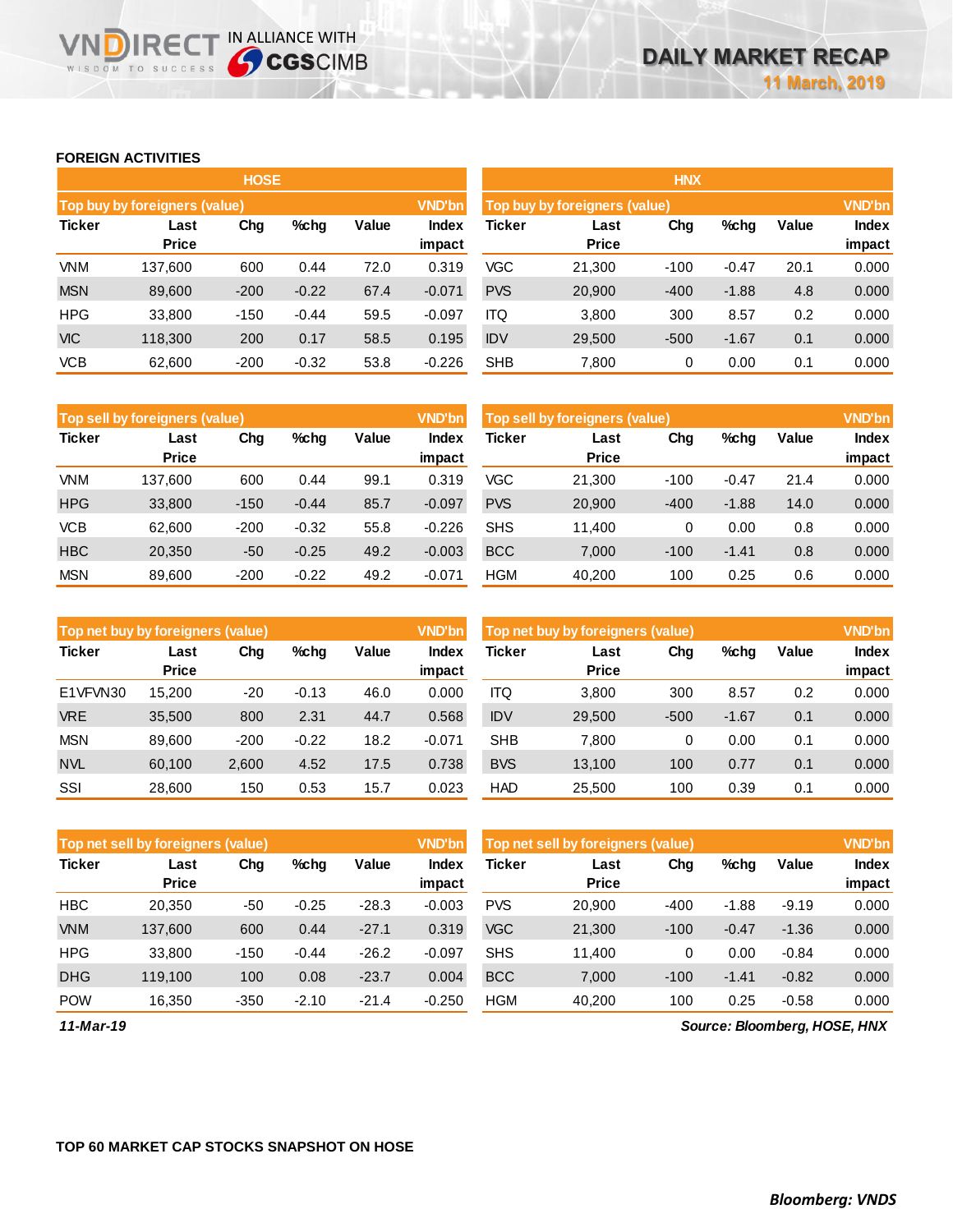# **DAILY MARKET RECAP**

| WISDOM TO SUCCESS      |                   | <b>Sy CGS</b> CIMB |                  |                    |                  |                                 |              |              | DAILY MARKET RECAP         |                          |                           |              |              |  |
|------------------------|-------------------|--------------------|------------------|--------------------|------------------|---------------------------------|--------------|--------------|----------------------------|--------------------------|---------------------------|--------------|--------------|--|
|                        |                   |                    |                  |                    |                  |                                 |              |              |                            |                          | <b>11 March, 2019</b>     |              |              |  |
|                        |                   |                    |                  |                    |                  |                                 |              |              |                            |                          |                           |              |              |  |
| No. Ticker             | Price             |                    | Price change (%) |                    |                  | Mkt. Cap Outs. Vol. Float ratio |              |              | Avail. Fil Ave. daily vol. | P/E                      | P/B                       | <b>ROE</b>   | <b>ROA</b>   |  |
|                        | <b>VND</b>        | 1M                 | 3M               | 6 <i>M</i>         | <b>US\$mln</b>   | <b>MIn'shs</b>                  | $\%$         |              | $% (30 days-shs)$          | $\pmb{\chi}$             | $\boldsymbol{\mathsf{x}}$ | $\%$         | $\%$         |  |
| 1 VIC VM               | 118,300           | 13.8               | 15.8             | 16.9               | 16,275           | 3,192                           | 57.6         | 31.8         | 728,537                    | 105.1                    | 6.7                       | 8.0          | 1.3          |  |
| 2 VHM VM<br>3 VNMVM    | 90,000<br>137,600 | 12.6<br>0.4        | 12.1<br>2.1      | 8.5<br>4.2         | 12,994<br>10,329 | 3,350<br>1,741                  | 30.3<br>46.2 | 33.7<br>40.4 | 703,911<br>882,714         | 19.8<br>26.0             | 7.0<br>9.3                | 56.8<br>37.5 | 16.8<br>28.4 |  |
| 4 VCB VM               | 62,600            | 7.7                | 10.2             | $-0.6$             | 10,008           | 3,709                           | 25.2         | 6.5          | 1,268,292                  | 15.4                     | 3.5                       | 25.2         | 1.4          |  |
| 5 GAS VM               | 100,200           | 10.7               | 4.3              | $-3.2$             | 8,267            | 1,914                           | 4.2          | 45.5         | 588,854                    | 16.1                     | 4.2                       | 27.8         | 19.4         |  |
| 6 SAB VM               | 245,000           | 5.0                | $-3.2$           | 9.9                | 6,772            | 641                             | 10.4         | 90.3         | 33,514                     | 38.7                     | 10.4                      | 29.4         | 18.8         |  |
| 7 BID VM               | 33,650            | 5.3                | 0.3              | $-4.7$             | 4,959            | 3,419                           | 4.4          | 26.9         | 1,251,646                  | 15.6                     | 2.2                       | 15.1         | 0.6          |  |
| 8 MSN VM               | 89,600            | 11.7               | 4.3              | $-3.1$             | 4,492            | 1,163                           | 24.9         | 6.8          | 872,021                    | 19.6                     | 3.5                       | 22.2         | 7.7          |  |
| 9 TCB VM               | 26,300            | $-2.8$             | $-7.1$           | 3.5                | 3,964            | 3,497                           | 81.6         | 0.0          | 3,074,192                  | 10.6                     | 1.8                       | 21.5         | 2.9          |  |
| 10 VRE VM              | 35,500            | 20.7               | 9.4              | 13.5               | 3,564            | 2,329                           | 100.0        | 17.1         | 1,852,747                  | 34.4                     | 2.9                       | 8.8          | 6.3          |  |
| 11 CTG VM              | 21,100            | 1.9                | $-9.4$           | $-21.7$            | 3,387            | 3,723                           | 15.8         | 0.6          | 6,668,607                  | 14.5                     | 1.2                       | 8.3          | 0.5          |  |
| 12 HPG VM<br>13 PLX VM | 33,800<br>60,400  | 17.0<br>8.6        | 1.0<br>$-0.8$    | $-15.5$<br>$-13.7$ | 3,094<br>3,017   | 2,124<br>1,159                  | 53.5<br>6.3  | 9.2<br>9.1   | 5,501,854<br>1,396,157     | 8.4<br>18.9              | 1.8<br>3.4                | 23.6<br>18.1 | 13.1<br>6.3  |  |
| 14 BVHVM               | 95,600            | 0.1                | $-4.7$           | $-0.1$             | 2,888            | 701                             | 31.2         | 24.2         | 89,507                     | 62.9                     | 4.5                       | 7.3          | 1.0          |  |
| 15 VJC VM              | 121,300           | $-3.7$             | $-5.8$           | $-19.4$            | 2,832            | 542                             | 53.2         | 8.2          | 777,152                    | 12.6                     | 4.7                       | 42.6         | 14.7         |  |
| 16 NVL VM              | 60,100            | 4.5                | $-11.7$          | $-9.6$             | 2,410            | 930                             | 32.4         | 31.7         | 551,044                    | 17.4                     | 2.9                       | 20.1         | 5.4          |  |
| 17 VPB VM              | 21,100            | $-0.5$             | $-6.2$           | $-14.6$            | 2,234            | 2,457                           | 69.0         | 0.0          | 2,431,374                  | 7.1                      | 1.5                       | 22.8         | 2.4          |  |
| 18 MBB VM              | 21,800            | $-1.1$             | $-2.0$           | $-5.2$             | 2,030            | 2,160                           | 56.1         | 0.0          | 5,861,811                  | 7.7                      | 1.4                       | 20.1         | 1.8          |  |
| 19 MWG VM              | 87,400            | 3.3                | $-0.5$           | $-3.3$             | 1,669            | 443                             | 87.1         | 0.0          | 617,384                    | 13.1                     | 4.3                       | 38.7         | 11.3         |  |
| 20 POW VM              | 16,350            | $-3.5$             | <b>N/A</b>       | <b>N/A</b>         | 1,650            | 2,342                           | 88.4         | 33.6         | 2,999,224                  | 22.8                     | 1.6                       | 6.8          | 2.8          |  |
| 21 HDB VM              | 30,400            | $-0.8$             | 0.7              | $-18.1$            | 1,286            | 981                             | 72.6         | 3.8          | 1,176,750                  | 10.5                     | 1.9                       | 19.1         | 1.4          |  |
| 22 FPT VM              | 44,500            | 0.8                | 1.0              | 3.1                | 1,177            | 614                             | 81.7         | 0.0          | 645,840                    | 10.4                     | 2.2                       | 21.9         | 9.6          |  |
| 23 STB VM<br>24 EIB VM | 12,550<br>17,350  | $-3.1$<br>$-2.8$   | 0.4<br>25.3      | 6.4<br>23.9        | 976<br>919       | 1,804<br>1,229                  | 94.0<br>79.0 | 9.6<br>0.1   | 4,644,935<br>298,866       | 12.6<br>32.3             | 0.9<br>1.4                | 7.5<br>4.5   | 0.5<br>0.4   |  |
| 25 BHN VM              | 82,900            | 4.8                | 0.9              | $-0.7$             | 828              | 232                             | 0.9          | 31.4         | 827                        | 36.5                     | 4.5                       | 13.0         | 5.6          |  |
| 26 ROS VM              | 32,650            | $-3.0$             | $-11.8$          | $-18.9$            | 799              | 568                             | 27.0         | 46.7         | 3,588,293                  | 86.7                     | 3.2                       | 3.7          | 2.0          |  |
| 27 TPB VM              | 20,800            | $-2.1$             | $-1.7$           | 2.1                | 763              | 851                             | 70.6         | 0.0          | 365,089                    | 9.0                      | 1.7                       | 21.2         | 1.4          |  |
| 28 PNJ VM              | 99,500            | 2.1                | 2.6              | $-0.2$             | 716              | 167                             | 69.4         | 0.0          | 293,503                    | 16.9                     | 4.4                       | 28.7         | 17.8         |  |
| 29 DHG VM              | 119,100           | 40.1               | 44.7             | 29.3               | 671              | 131                             | 22.1         | 55.0         | 358,650                    | 26.8                     | 5.0                       | 19.8         | 15.8         |  |
| 30 SSIVM               | 28,600            | 6.3                | $-1.9$           | $-11.2$            | 628              | 509                             | 64.3         | 40.5         | 1,916,009                  | 11.0                     | 1.6                       | 14.8         | 6.1          |  |
| 31 HNG VM              | 15,500            | 6.2                | $-8.3$           | $-9.6$             | 593              | 887                             | 42.0         | 55.7         | 754,674                    | <b>N/A</b>               | 1.3                       | $-5.1$       | $-1.7$       |  |
| 32 KDH VM              | 31,050            | 2.8                | 3.8              | $-2.1$             | 554              | 414                             | 75.1         | 1.5          | 197,104                    | 15.5                     | 1.9                       | 13.4         | 8.1          |  |
| 33 CTD VM<br>34 REE VM | 141,000<br>33,600 | 4.2<br>$-2.9$      | $-10.0$<br>2.8   | $-14.0$<br>$-4.0$  | 464<br>449       | 76<br>310                       | 85.6<br>84.4 | 2.7<br>0.0   | 124,712<br>625,329         | 7.7                      | 1.4<br>1.1                | 18.8<br>20.6 | 9.2<br>12.0  |  |
| 35 SBT VM              | 19,100            | $-4.5$             | 0.7              | 2.8                | 432              | 525                             | 30.2         | 88.4         | 1,674,776                  | 5.8<br>42.8              | 1.8                       | 4.1          | 1.7          |  |
| 36 GEX VM              | 23,100            | 4.3                | $-8.7$           | $-20.9$            | 405              | 407                             | 68.4         | 34.2         | 1,771,090                  | 9.1                      | 1.7                       | 18.8         | 6.0          |  |
| 37 HCM VM              | 29,000            | 18.9               | 2.3              | $-9.6$             | 378              | 302                             | 76.2         | 40.3         | 681,644                    | 10.9                     | 2.4                       | 23.1         | 11.3         |  |
| 38 DXG VM              | 24,750            | 0.2                | $-2.6$           | $-13.2$            | 373              | 350                             | 66.8         | 0.0          | 1,435,582                  | 7.2                      | 1.7                       | 26.7         | 9.8          |  |
| 39 VHC VM              | 92,200            | $-1.1$             | $-7.5$           | 14.1               | 367              | 92                              | 37.7         | 63.4         | 213,418                    | 5.9                      | 2.1                       | 41.7         | 25.6         |  |
| 40 TCH VM              | 23,050            | 15.3               | 15.3             | $-13.0$            | 351              | 353                             | 50.0         | 44.5         | 1,155,206                  | 30.5                     | 1.9                       | 6.2          | 5.3          |  |
| 41 GMD VM              | 27,400            | 4.4                | $-4.5$           | 0.6                | 351              | 297                             | 60.8         | 0.0          | 457,204                    | 4.5                      | 1.4                       | 29.4         | 17.2         |  |
| 42 NT2 VM              | 27,900            | $-3.8$             | 8.6              | 5.7                | 346              | 288                             | 32.1         | 25.6         | 302,912                    | 10.7                     | 2.2                       | 17.4         | 8.3          |  |
| 43 DPM VM<br>44 PPC VM | 20,400<br>23,950  | $-9.5$             | $-2.9$           | 17.2<br>30.2       | 344<br>331       | 391<br>321                      | 38.1<br>24.7 | 26.1<br>34.4 | 631,004                    | 13.2                     | 1.0<br>1.4                | 8.8<br>20.7  | 6.5          |  |
| 45 SCS VM              | 146,000           | 1.1<br>1.3         | 33.1<br>$-5.3$   | $-8.2$             | 315              | 50                              | 99.1         | 31.1         | 526,172<br>8,725           | 6.6<br>18.9              | 9.8                       | 48.6         | 15.9<br>43.6 |  |
| 46 KBC VM              | 15,400            | 6.2                | 8.5              | 31.1               | 312              | 470                             | 75.4         | 29.4         | 3,038,710                  | 9.7                      | 0.8                       | 8.6          | 4.6          |  |
| 47 PDR VM              | 26,800            | 1.1                | $-1.5$           | 3.1                | 308              | 266                             | 37.8         | 42.6         | 650,901                    | 11.3                     | 2.1                       | 20.5         | 6.1          |  |
| 48 PVD VM              | 18,400            | 10.5               | 10.2             | 21.1               | 304              | 383                             | 49.4         | 28.5         | 2,494,573                  | 48.0                     | 0.5                       | 1.4          | 0.9          |  |
| 49 LGC VM              | 35,300            | 0.0                | 0.0              | 22.4               | 293              | 193                             | <b>N/A</b>   | 4.0          | 0                          | 35.8                     | 2.6                       | 7.5          | 2.0          |  |
| 50 VCIVM               | 41,700            | 17.8               | $-14.9$          | $-32.3$            | 293              | 163                             | 66.1         | 58.8         | 167,429                    | 8.3                      | 1.9                       | 24.7         | 12.7         |  |
| 51 PHR VM              | 49,000            | 34.4               | 56.5             | 100.0              | 286              | 135                             | 33.1         | 40.9         | 475,899                    | 10.3                     | 2.5                       | 24.8         | 13.3         |  |
| 52 VPI VM              | 41,200            | 0.0                | $-2.7$           | $-2.5$             | 284              | 160                             | 100.0        | 39.7         | 219,503                    | 15.6                     | 2.9                       | 20.6         | 8.1          |  |
| 53 NLG VM              | 26,800            | 0.6                | $-6.3$           | $-13.5$            | 276              | 239                             | 60.8         | 0.0          | 393,285                    | 7.2                      | 1.3                       | 19.2         | 8.7          |  |
| 54 PAN VM              | 37,000            | $-1.2$             | 1.2              | $-19.6$            | 271              | 170                             | 47.3         | 3.8          | 71,934                     | 17.9                     | 1.7                       | 10.2         | 4.2          |  |
| 55 HT1 VM<br>56 CII VM | 15,650<br>23,800  | $-0.3$<br>0.0      | 10.2<br>$-9.8$   | 16.4<br>$-7.4$     | 257<br>254       | 382<br>248                      | 20.0<br>83.4 | 43.0<br>18.9 | 371,628<br>1,310,050       | 9.3<br>71.3              | 1.2<br>1.2                | 12.5<br>1.6  | 5.9<br>0.4   |  |
| 57 HAG VM              | 5,760             | 16.1               | 11.4             | $-8.7$             | 230              | 927                             | 63.8         | 40.5         | 5,194,416                  | 46.1                     | 0.4                       | 0.9          | 0.2          |  |
| 58 YEG VM              | 158,700           | $-31.7$            | $-41.2$          | $-26.7$            | 214              | 31                              | 93.2         | 53.8         | 25,074                     | 31.2                     | 3.2                       | 16.5         | 11.9         |  |
| 59 KDC VM              | 24,000            | 23.7               | $-4.4$           | $-21.6$            | 213              | 206                             | 36.7         | 78.6         | 89,872                     | 71.6                     | 0.8                       | 1.1          | 0.6          |  |
| 60 PVT VM              | 17,300            | $-0.6$             | 8.1              | $-3.9$             | 210              | 281                             | 37.8         | 16.0         | 444,328                    | 7.5                      | 1.2                       | 16.9         | 6.7          |  |
|                        |                   |                    |                  |                    |                  |                                 |              |              |                            | <b>Source: Bloomberg</b> |                           | 11 Mar       |              |  |

**VNDIRECT IN ALLIANCE WITH**